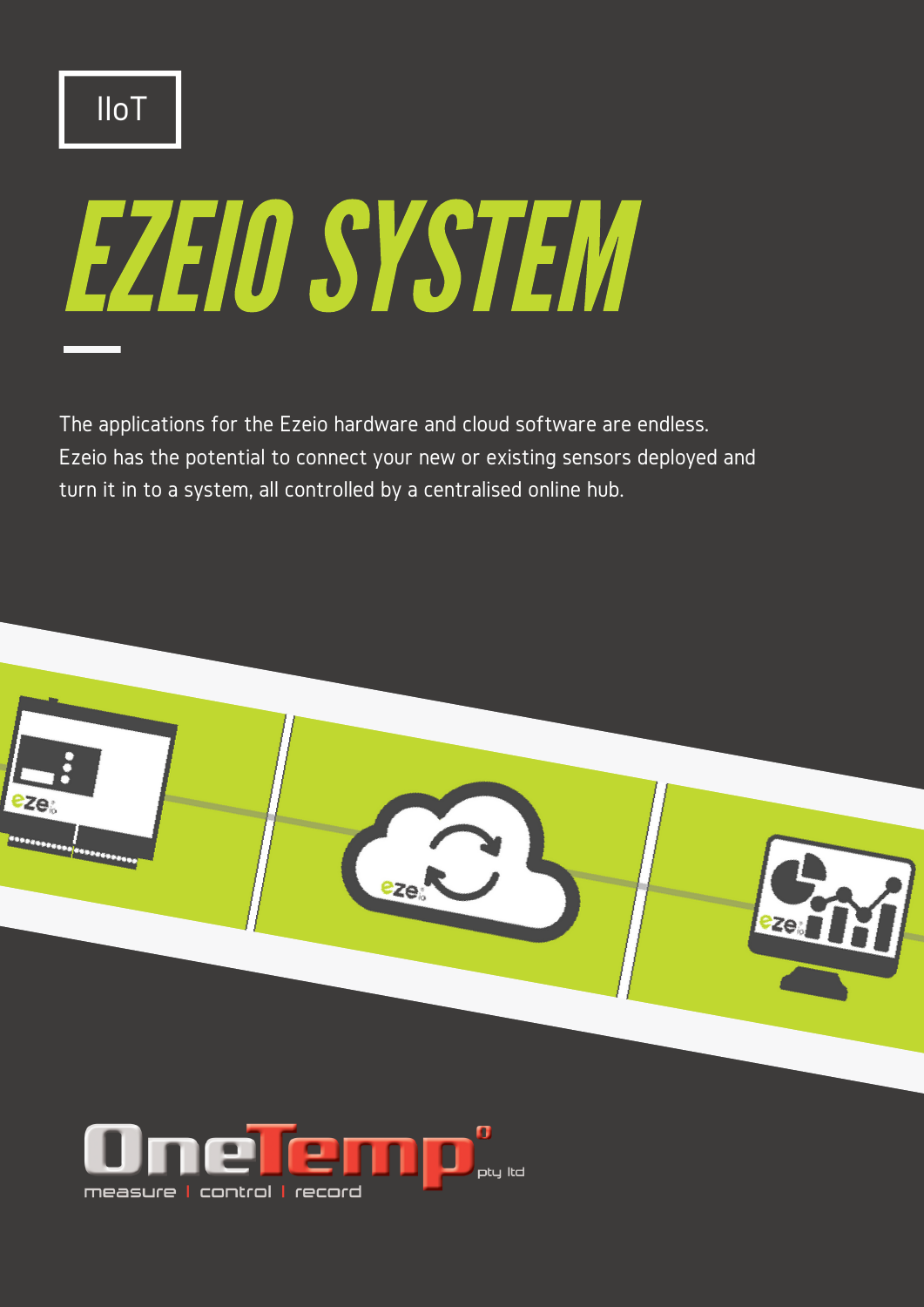THE EZEIO MKII SYSTEM





Despite its complexity, the ezeio<sub>R</sub> system is highly user-friendly throughout all aspects of the system. It is purpose built for the internet and designed with the user in mind.

The 5 in 1 hardware controller combines:

- Input/Output Unit
- Data Logger
- Modem (LTE Cat M1) & Gateway
- PLC (edge processing)
- System Functionality

The broad features of ezeio and its'multi-disciplinary support for equipment and applications, allows the system to grow with your requirements. It is possible to start very simple with just acquiring sensor data and move into more complex systems over time. The ezeio system is also capable of seamlessly handling over thousands of sensors and industrial equipment.

Every aspect of the system was designed to be scalable and able to be remotely managed through a centralised hub. Even offline, ezeio mkII hardware units are managed automatically. They will be updated with the latest configuration when they are online again.

The ezeio system requires no additional hard- or software components for the remote monitoring, control and automation of equipment & applications. It combines I/O units, cloud computing, data logging, communication and system features in one system and for all IIoT purposes.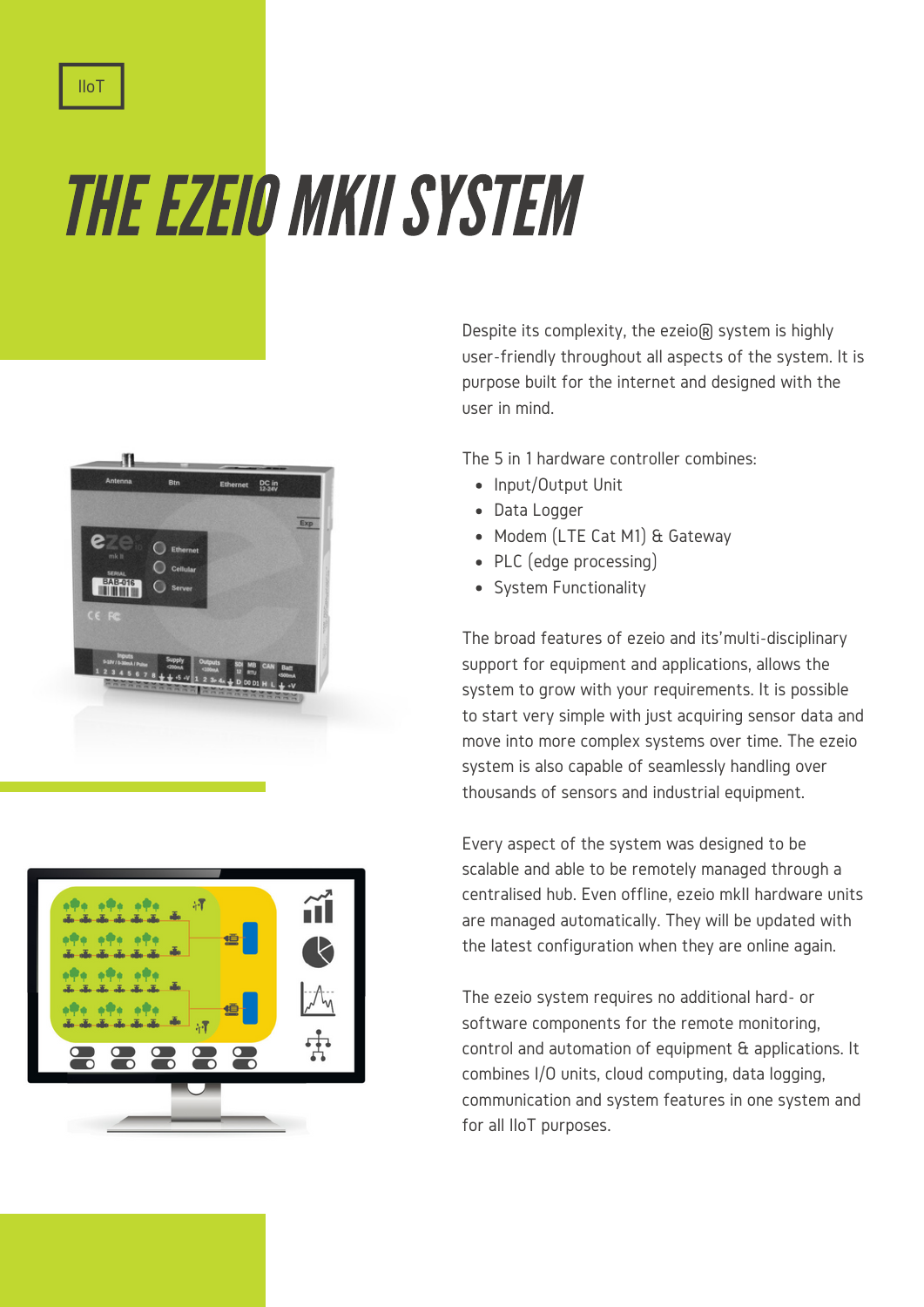# EZEIOSOFTWARE

The Ezeio cloud software is a powerful solution to configure & automate hardware deployed to control your sensors from an online platform. The user interface allows you to remotely manage your system including;

- Account & Configuration Management
- Scripting Editor
- Dashboards & Live Status'
- Alarms & Notifications
- Timers & Schedules
- Mapping & Geofencing
- 01

### CREATEANYNUMBERSOFACCOUNTS & GROUPS

Structure your system classifications by location, type of equipment, business unit or map your own commercial eco system.

02

04

## **MANAGE ACCESS & PERMISSIONS FOR EACH USER**

Create and manages specific access restrictions from view only access through to specific assignment permissions and full administrator rights

CUSTOMISABLEDASHBOARD & WIDGETS 03

> Create predefined widgets to display your data visually varying from simple dials through to graphs and power applications of just your sensors or your entire system.

## CONFIGURE YOUR SYSTEM

Control each Eze.io system deployed from simple settings to complex scripting, including; system status overview, alarms & notifications, timers, schedules, calendars, device overview and more.